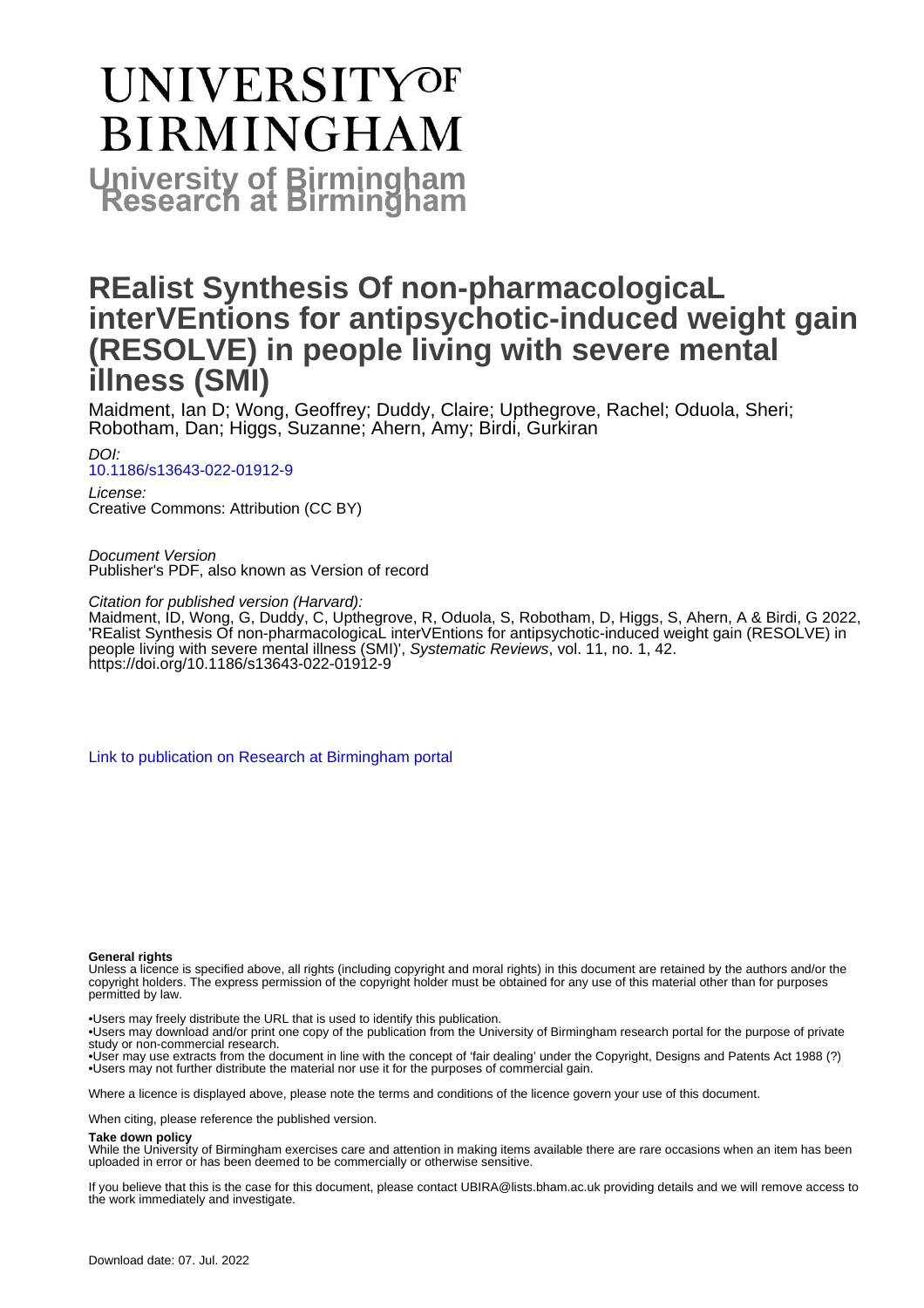# **PROTOCOL**

**Open Access**

# REalist Synthesis Of non-pharmacologicaL interVEntions for antipsychotic-induced weight gain (RESOLVE) in people living with severe mental illness (SMI)

lan D. Maidment<sup>1[\\*](http://orcid.org/0000-0003-4152-9704)</sup><sup>®</sup>, Geoffrey Wong<sup>2</sup>, Claire Duddy<sup>2</sup>, Rachel Upthegrove<sup>3</sup>, Sheri Oduola<sup>4</sup>, Dan Robotham<sup>5</sup>, Suzanne Higgs<sup>3</sup>, Amy Ahern<sup>6</sup> and Gurkiran Birdi<sup>1</sup>

# **Abstract**

**Background:** People with severe mental illnesses (SMI) such as schizophrenia die on average 15 to 20 years earlier than everyone else. Two thirds of these deaths are from preventable physical illnesses such as hypertension, cardiovascular disease, and diabetes, which are worsened by weight gain. Antipsychotics are associated with signifcant weight gain. In REalist Synthesis Of non-pharmacologicaL interVEntions (RESOLVE), a realist synthesis, combining primary and secondary data, will be used to understand and explain how, why, for whom, and in what contexts nonpharmacological interventions can help service users to manage antipsychotic-induced weight gain.

**Methods:** A five-step approach will be used to develop quidance:

1. Developing the initial programme theory

An initial (candidate) programme theory, which sets out how and why outcomes occur within an intervention, will be developed.

2. Developing the search

The initial programme theory will be refned using academic and grey literature. The proposed initial sampling frame are as follows:

Context: people living with SMI, taking antipsychotics, diferent types of SMI.

Intervention: non-pharmacological interventions.

Mechanisms: triggered by the intervention.

Outcomes e.g. weight, metabolic adverse events, quality of life, adherence, burden, economic.

Searching for relevant documents will continue until sufficient data is found to conclude that the refined programme theory is coherent and plausible. Lived experience (service users) and stakeholder (practitioners) groups will provide feedback.

3. Selection, appraisal and data extraction

\*Correspondence: i.maidment@aston.ac.uk

<sup>1</sup> College of Health and Life Sciences, Aston University, Birmingham B4 7ET, UK

Full list of author information is available at the end of the article



© The Author(s) 2022. **Open Access** This article is licensed under a Creative Commons Attribution 4.0 International License, which permits use, sharing, adaptation, distribution and reproduction in any medium or format, as long as you give appropriate credit to the original author(s) and the source, provide a link to the Creative Commons licence, and indicate if changes were made. The images or other third party material in this article are included in the article's Creative Commons licence, unless indicated otherwise in a credit line to the material. If material is not included in the article's Creative Commons licence and your intended use is not permitted by statutory regulation or exceeds the permitted use, you will need to obtain permission directly from the copyright holder. To view a copy of this licence, visit [http://creativecommons.org/licenses/by/4.0/.](http://creativecommons.org/licenses/by/4.0/) The Creative Commons Public Domain Dedication waiver ([http://creativeco](http://creativecommons.org/publicdomain/zero/1.0/) [mmons.org/publicdomain/zero/1.0/](http://creativecommons.org/publicdomain/zero/1.0/)) applies to the data made available in this article, unless otherwise stated in a credit line to the data.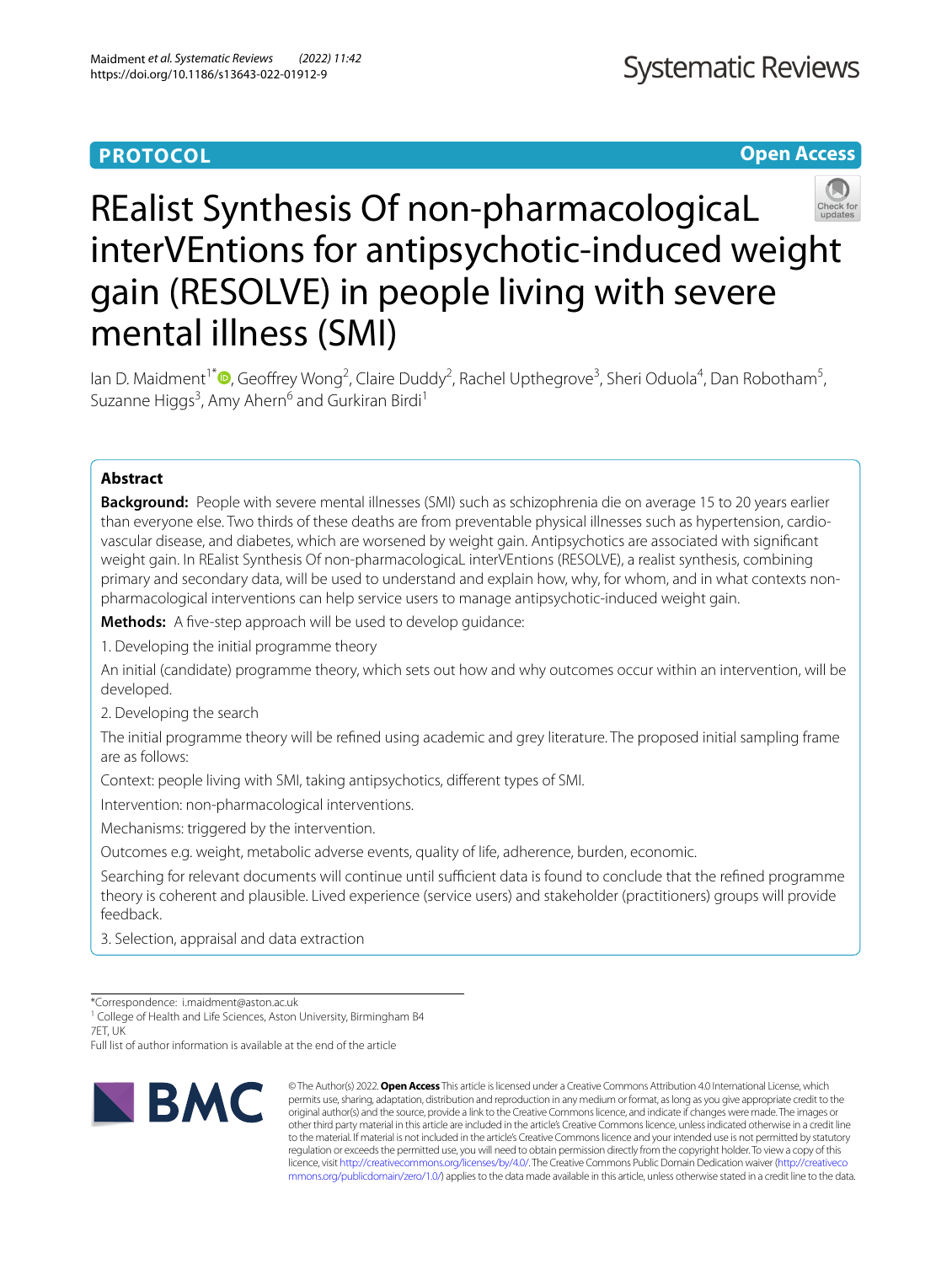Documents will be screened against inclusion and exclusion criteria. The text extracted from these documents will be coded as contexts, mechanisms and their relationships to outcomes.

4. Primary data collection

Realist interviews with up to 30 service users and informal carers, and 20 practitioners will gather data to support, refute or refne the programme theory.

# 5. Data analysis

A realist logic of analysis will be used to develop and refne the programme theory from secondary and primary data. The analysis will aim to identify practical intervention strategies to change contexts so that key mechanisms are triggered to produce desired outcomes. Guidance will be produced based on these strategies.

**Discussion:** This realist synthesis aims to develop guidance for service users and practitioners on the most appropriate interventional strategies to manage and limit antipsychotic weight gain.

**Systematic review registration:** PROSPERO: [CRD42021268697](https://www.crd.york.ac.uk/prospero/display_record.php?RecordID=268697)

**Keywords:** Antipsychotics, Weight gain, Severe mental illness, Realist research

# **Background**

Antipsychotics are widely used in the treatment of schizophrenia and other severe mental illnesses (SMI). Over the last 20 years, older drugs such as haloperidol (the frst-generation antipsychotics) have been replaced by the newer second-generation antipsychotics (e.g. olanzapine). The second-generation antipsychotics have fewer extrapyramidal (movement) side efects, but can cause signifcant weight gain, and diabetes is common [[1\]](#page-6-0). Clozapine, which is uniquely efective, with no alternative treatment, is one of the worst culprits [[2\]](#page-6-1).

There are over 220,000 people being treated for schizophrenia in the UK at any one point in time [\[3](#page-6-2)]. Up to 80% of people with schizophrenia or bipolar disorder are overweight or obese [[4\]](#page-6-3). One of the main causes is the side-efects of antipsychotics, with weight gains of up to 33.4 kg reported  $[5]$  $[5]$ . This weight gain has devastating consequences: life expectancy is reduced by 20 years in people with schizophrenia, partly related to the consequences of this weight gain [\[6](#page-6-5)]. A high body mass index (BMI >40) is also a risk factor for poor COVID-19 outcomes, and schizophrenia itself is a signifcant risk factor for mortality with COVID, even after controlling for BMI and co-morbidities such as diabetes [[7\]](#page-6-6).

The mental and physical health of people with SMI is a priority in the NHS long-term plan  $[8]$  $[8]$ . The NHS Mental Health Implementation Plan identifed the need for new models of care to address the physical health needs of people with SMI [[9\]](#page-6-8). Many diferent interventions have been tried to limit antipsychotic-induced weight gain, but there is not a clear picture of what works, for whom and in what circumstances. For example, the recent STEPWISE trial of structured lifestyle changes was unable to establish either clinical or cost-efectiveness due the complexity of the area and the need for an individualised approach  $[10, 11]$  $[10, 11]$  $[10, 11]$ . The benefits (or not) to patients are likely to depend on contextual infuences and as an approach to evaluation, randomised controlled trials (RCTs) are not well suited to developing an in-depth understanding of these.

In RESOLVE, realist synthesis, combining primary and secondary data collection, will be used to understand and explain how, why, for whom, and in what contexts non-pharmacological interventions help service users to manage antipsychotic-induced weight gain. This approach is based on that successfully used to understand medication management in older people on complex regimens [[12,](#page-6-11) [13](#page-6-12)].

Much work in this area is likely to be service evaluation type data or reports which may not be included in standard systematic reviews, but can be included in RESOLVE  $[14–16]$  $[14–16]$  $[14–16]$ . The interview component of the study will generate qualitative data on the lived experience of weight gain and what works to help manage weight from a diverse group of service users and practitioners.

# **Methods/design**

# **Aim**

The aim of the study is to use realist synthesis, including primary data collection, to develop a framework and guidance for non-pharmacological interventions to manage antipsychotic-induced weight gain in people with severe mental illness (SMI).

RESOLVE had three key objectives. First, to understand how and why non-pharmacological interventions to manage antipsychotic-induced weight gain work (or not) for particular groups of people with SMI, in certain circumstances, including in ethnic minority and other marginalised groups; second, to synthesise the fndings from objective 1 into a realist programme theory for interventions to manage antipsychotic-induced weight gain in people with SMI; and fnally, to use the realist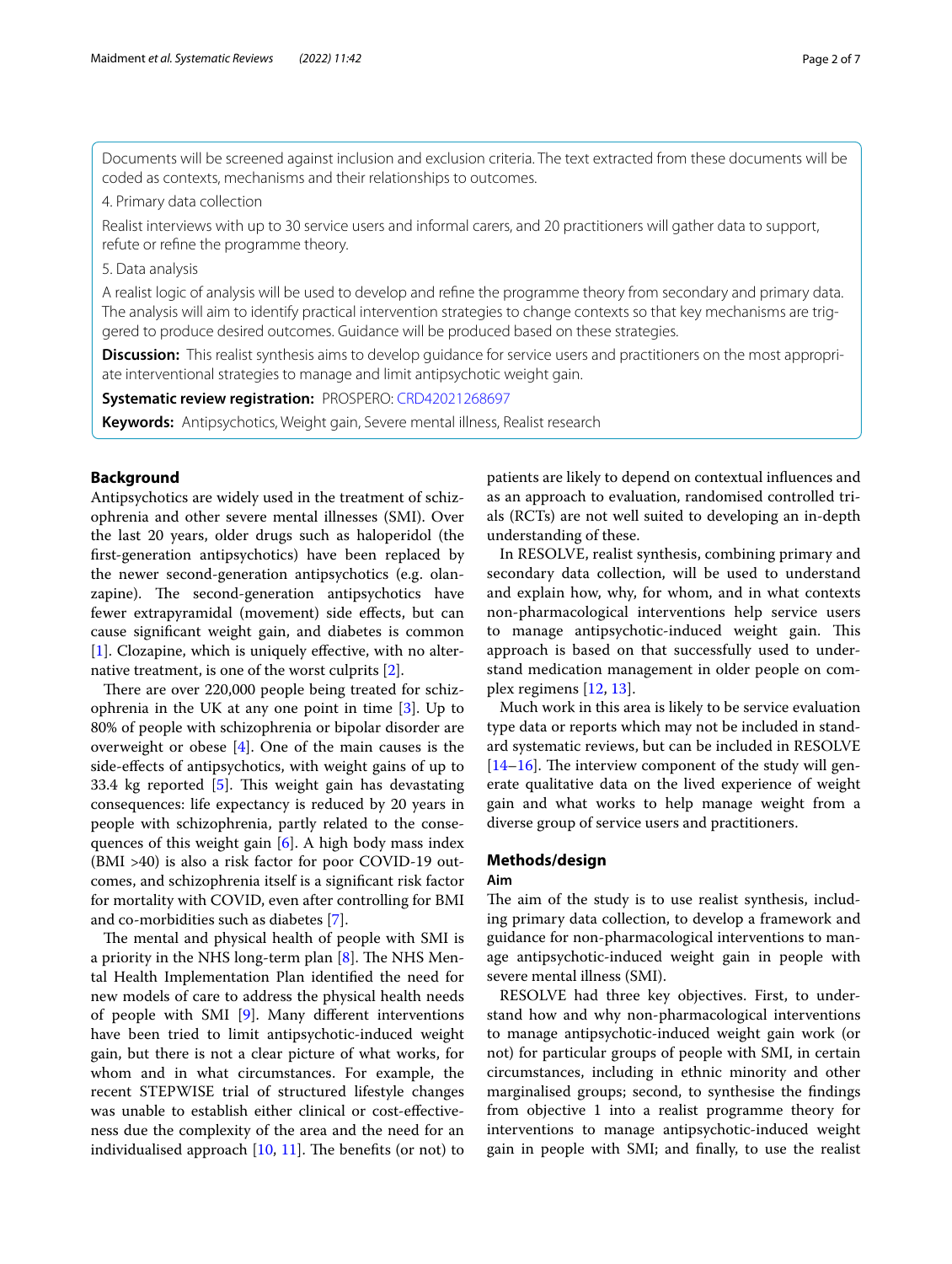programme theory developed from objective 2 to inform the development of guidance on managing antipsychoticinduced weight gain and a framework for intervention design.

Both secondary (literature review strand) and primary (interview strand) data will be used to develop and test (confrm, refute or refne) the programme theory [\[12](#page-6-11), [13,](#page-6-12) [17\]](#page-7-1). A realist logic of analysis will be used to analyse and synthesise the data both within and across the two strands of this project. Stakeholder engagement will be integral throughout the realist synthesis and supported by a lived experience group (LEG) containing service users and informal (family or friends) carers, and a stakeholder group (SG) containing practitioners.

The secondary data employed will include both published research studies and 'grey' literature, such as policy documents and service evaluation reports. Interviews will enable the direct involvement of a purposefully selected diverse group of service users and their carers, so that people with lived experience are directly involved in refning the programme theory on which the guidance we develop will be based.

A fve-step approach based on methods successfully used by the lead applicant in MEMORABLE will deliver the research  $[12]$  $[12]$  $[12]$ . Below for clarity the steps are shown as discrete entities. However, operationally, we will move seamlessly between steps as the project progresses and data is iteratively gathered and synthesised.

### **Developing the initial programme theory**

An initial (candidate) programme theory, which sets out how and why outcomes occur within an intervention [[18](#page-7-2)] will be developed based on the collective experience of the project team with input from the LEG and SG. The initial programme theory will be mapped out as a series of steps required to reach the fnal desired outcome, identifying intermediate outcomes that take place either sequentially or in parallel. As the project develops, for each step, the relevant and associated context and mechanism for each outcome will be developed from data identifed within included documents.

## **Developing the search strategy**

The initial theory will be refined using secondary data. The need to find relevant data to develop the programme theory will guide searching. Search strategies will be developed and refned with input from the LEG and SG. The search strategies employed to identify relevant literature will be developed iteratively, and re-visited at predetermined milestones, using diferent permutations and additional concepts [[19,](#page-7-3) [20](#page-7-4)].

The proposed initial sampling frame will be the following:

- Context: people living with SMI, taking antipsychotics, diferent types of SMI, diferent living homes/living environments, dual diagnosis including SMI and intellectual disability.
- Intervention: non-pharmacological interventions including exercise and dietary interventions.
- Mechanisms: triggered by the intervention, to be identifed from the programme theory.
- Outcomes: weight, metabolic adverse events, quality of life, adherence, burden, economic. Unanticipated or unintended outcomes, and outcomes considered important by LEG and SG.

Based on previous work [[12](#page-6-11), [21–](#page-7-5)[24](#page-7-6)] and international guidance [[25](#page-7-7)], sources will include MEDLINE/ PubMed, Embase, Scopus, Web of Science (Core Collection), the Cochrane Library, CINAHL, PsycINFO, Sociological Abstracts and Google Scholar. Additional grey literature will be sought by searching ETHOS (British Library Electronic Thesis Online), ProQuest Dissertations and Theses, OpenGrey (System for Information on Grey Literature in Europe), the King's Fund Library Database, NHS Evidence and the websites of relevant charities, user groups and professional bodies. Established links with professional networks and relevant NHS organisations will be drawn on to identify further grey literature including unpublished service evaluations.

We will subsequently use 'cluster searching' techniques to identify additional papers that might add to the conceptual richness and contextual thickness of our data, including 'sibling' (i.e. directly linked outputs from a single study) and 'kinship' (i.e. associated papers with a shared contextual or conceptual pedigree) papers [\[20](#page-7-4)]. We will also conduct forward and backward citation searches, using Google Scholar and Web of Science, to identify further related papers from the wider literature, and approach the LEG and SG for recommendations on potentially relevant documents or additional sources to search.

Searching will continue until sufficient data is found ('theoretical saturation') to conclude that the refned programme theory is sufficiently coherent and plausible  $[19]$  $[19]$ . If the volume of the literature retrieved proves unmanageable, we will employ a variety of appropriate sampling strategies (e.g. theoretical sampling, maximum variation sampling) to ensure that we have sufficient focussed but relevant data for programme theory development [\[26\]](#page-7-8).

# **Selection, appraisal and data extraction**

Documents identifed will be screened against inclusion and exclusion criteria: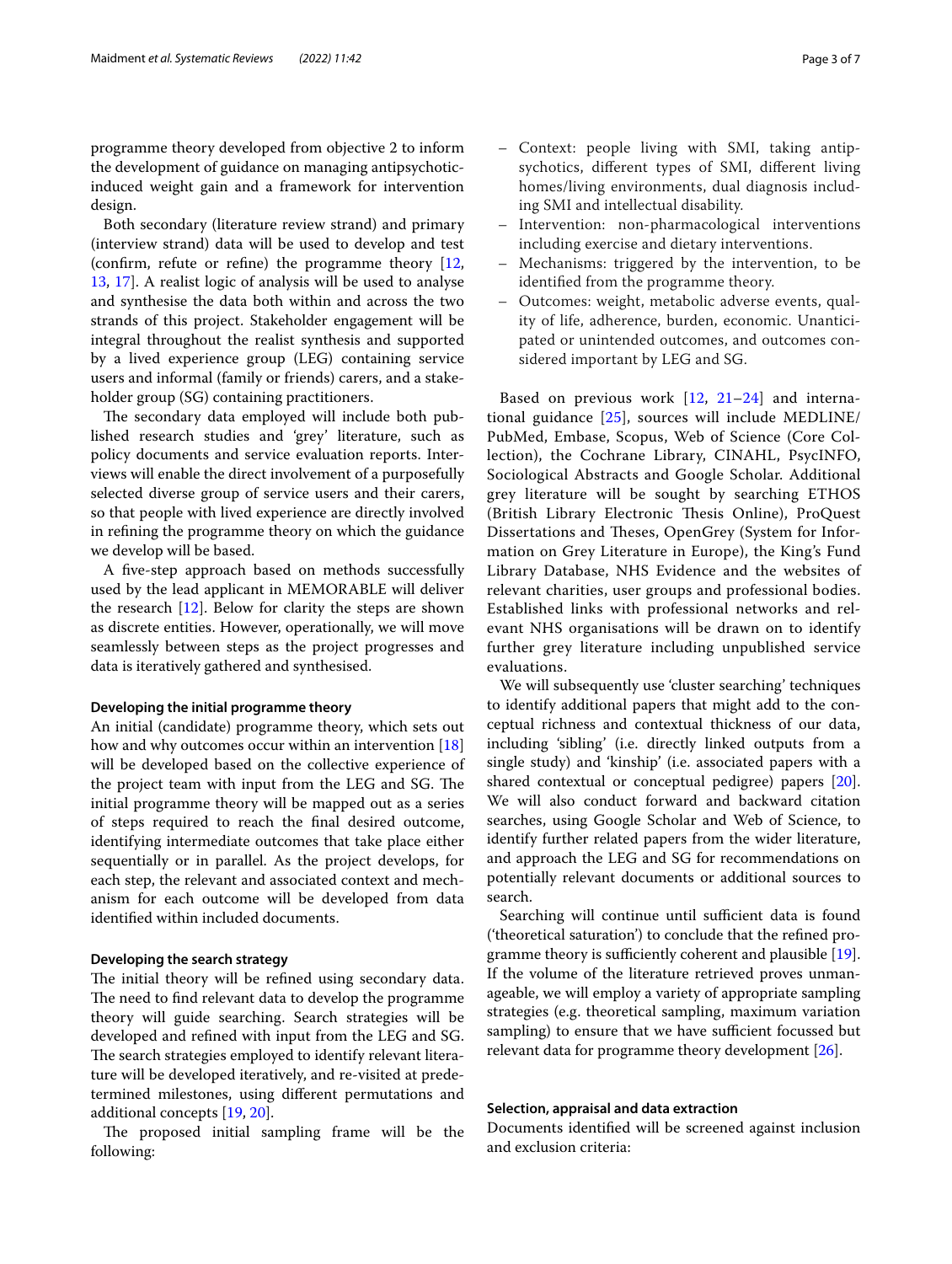# *Inclusion*

People living with SMI (schizophrenia, schizoafective disorder, bipolar disorder and all other non-organic psychoses)

Taking antipsychotics (British National Formulary [BNF] 78, Chapter 4; section 3.6).

Informal (family/friends) carers for people with SMI Practitioners supporting people with SMI

# *Exclusion*

People without SMI Medication other than antipsychotics. Children < 18 years old Selection and appraisal is a two-step process:

- 1. Potentially relevant documents will initially be screened by title, abstract and keywords by a member of the research team. A 10% random sample will be checked by CD (any disagreements on the boundaries will be resolved with the input of GW).
- 2. The full texts of this set of documents will be obtained and screened by a member of the research team. They will read the full text of all the documents that have been included after screening based on title and abstract. Documents will be selected for inclusion when they contain data that is relevant to the realist analysis i.e. could inform some aspect of the programme theory. A 10% random sample will be checked by CD (any disagreements on the boundaries will be resolved with the input of GW).

Full texts of the included papers will be uploaded into NVivo qualitative data analysis software. Relevant sections of texts, which have been interpreted as relating to contexts, mechanisms and their relationships to outcomes, will be coded in NVivo. This coding will be inductive (codes created to categorise data reported in included studies), deductive (codes created in advance of data extraction and analysis as informed by the initial programme theory) and retroductive (codes created based on an interpretation of data to infer what the hidden causal forces might be for outcomes). Each new element of data will be used to refine the theory if appropriate, and as the theory is refined, included studies will be re-scrutinised to search for data relevant to the revised theory that may have been missed initially.

The characteristics of the documents will be extracted separately into an Excel spreadsheet, including bibliographic information and details about study design, population and setting.

## **Primary data collection**

Realist interviews will be conducted to gather additional data to support, refute or refne the programme theory developed from the literature review stream [\[12\]](#page-6-11). Realist interviews with service users, informal carers and practitioners will explore our understanding of the developing programme theory [\[12\]](#page-6-11). Realist interviews are a subtype of qualitative interview where the researcher does a 'show and tell' with the participant  $[24]$  $[24]$ . The interviews will be semi-structured; an interview guide will be developed. The participant is eased in and then questioned in the most neutral way possible about aspects of the programme theory.

Interviews and/or focus groups with service users, practitioners and informal carers will be recorded and transcribed verbatim using professional transcribers. The interviews will be conducted either face-to-face, or if required, for example, due to COVID restrictions or convenience for participants, using video-conferencing e.g. MS Teams.

Up to 30 service users and informal carers, and 20 practitioners or until data saturation is reached will be interviewed. This sample size is additionally informed by our experience in MEMORABLE  $[12, 27]$  $[12, 27]$  $[12, 27]$  $[12, 27]$ . The sampling strategy will be informed by the literature review and will be directed by the need to fnd data relevant to explore and refne the programme theory. Participants will be purposively sampled to ensure representation from key groups including seldom heard populations. Three key groups will be interviewed.

First, people with SMI to allow the targeted exploration of the programme theory with participants with lived experience. Participants will be purposively sampled to ensure diversity in potentially conceptually relevant characteristics including, for example, ethnicity, gender, diagnosis and age.

Second, practitioners (including Community Psychiatric Nurses [CPNs], psychiatrists, GPs, pharmacists, pharmacy technicians, recovery workers, social workers and occupational therapists) who support people with mental health problems will be interviewed. Participants will be purposively sampled to ensure diversity in potentially conceptually relevant characteristics including, for example, locality (rural vs. urban), and the index of deprivation in the area that they work.

Finally, informal (family) carers identifed via third sector organisations and/or via service users will be interviewed. Informal carers will either be interviewed with the service user (as part of the dyad) or alone if not recruited as part of a dyad.

Provisionally the interviews and focus groups will explore our programme theory and then enable us to refne our programme theory. Within a realist interview,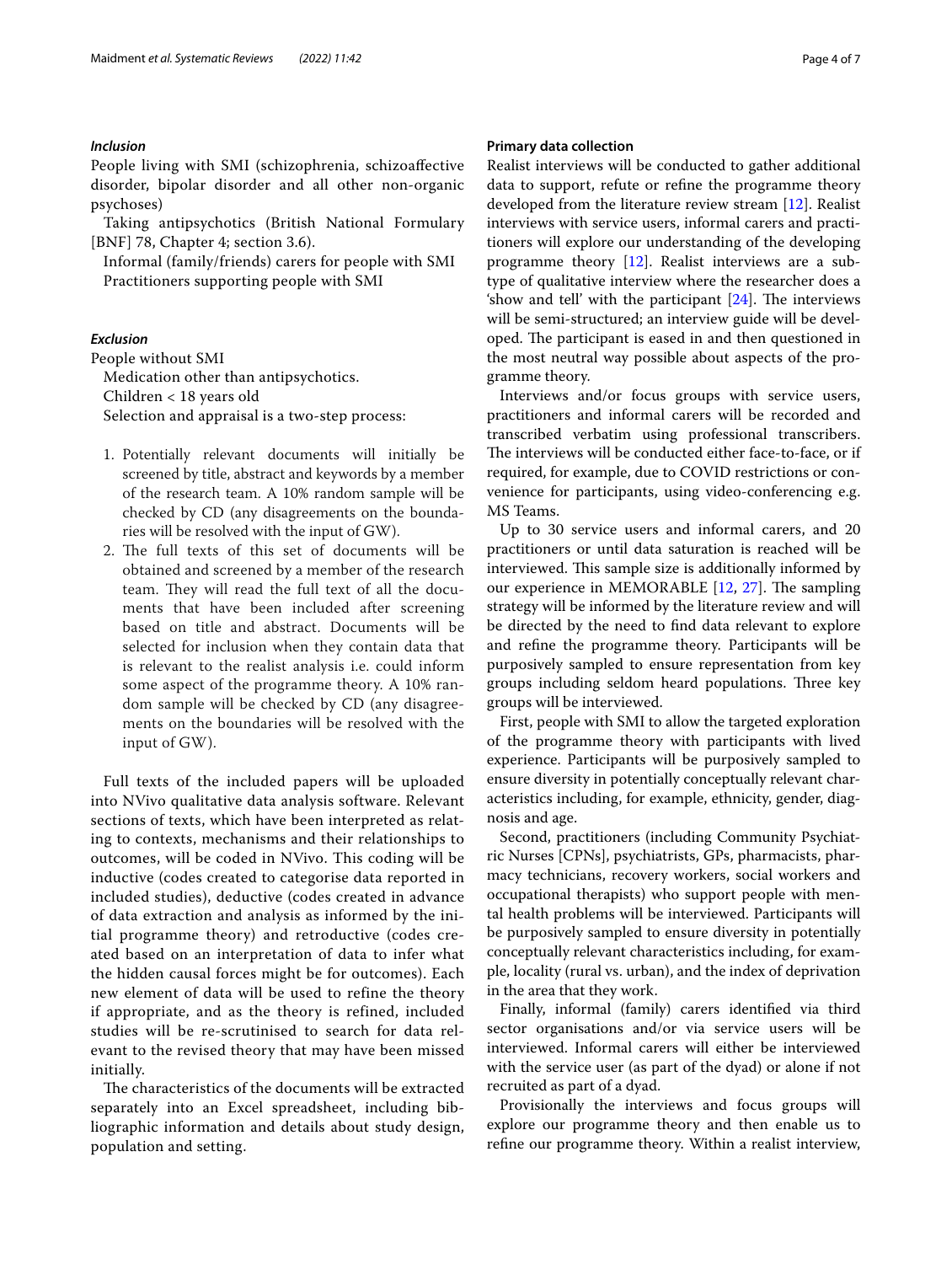participants are asked to provide their interpretations and perceptions of the programme theory. Questioning starts with an unfocussed discussion about the programme theory and then gradually 'drills' down into diferent aspects of the programme theory.

NVivo software will be used to organise and understand the qualitative data. Data analysis will take place after each interview and a use realist logic of analysis. The coding process will be similar to that outlined with the secondary data and be inductive, deductive and retroductive.

All interviews will be recorded and transcribed. For quality control, transcript summaries will be shared with participants and feedback elicited as to their veracity. One member of the team will initially conduct data analysis and coding; a second member of the team (CD) will code 10% of interviews to check for consistency in coding, with a third (IM or GW) resolving any disagreements.

The project team will regularly meet up to discuss the analyses of the interviews; fndings will also be presented to the LEG and SG. Through discussion and disputation with members of both groups and the project team inferences will be made about how the programme theory should be further refned.

### **Data analysis, synthesis and dissemination**

Data analysis will use a realist logic of analysis to make sense of the initial programme theory. Data for analysis will be drawn from following sources: (i) documents that have been included in the realist review after screening against inclusion and exclusion criteria and (ii) transcripts of the primary data collected from the interviews and focus groups. We will use the data from both strands to develop 'Context Mechanism Outcome Confgurations' (CMOCs). These configurations explain how the context (the situations around a person) afect mechanisms that cause outcomes (intended or not).

As part of our process of analysis, a series of questions about the relevance and rigour of content within data sources will be asked [\[28](#page-7-10)]:

- Relevance: Are sections of text within this document or transcript relevant to programme theory development?
- Rigour (judgements about trustworthiness): Are these data sufficiently trustworthy to warrant making changes to the programme theory?
- Interpretation of meaning: if relevant and trustworthy, do the contents provide data that may be interpreted as functioning as context, mechanism or outcome?
- Interpretations and judgements about CMOCs: what is the CMOC (partial or complete) for the data that has been interpreted as functioning as context, mechanism or outcome?
- Interpretations and judgements about programme theory: how does this particular (full or partial) CMOC relate to the programme theory? Within this same document or transcript, are there data which inform how the CMOC relates to the programme theory?

Data to inform our interpretation of the relationships between contexts, mechanisms and outcomes will be sought across documents and transcripts, because not all parts of the confgurations will always be articulated in the same document or transcript. Interpretive cross-case comparison will be used to understand and explain how and why observed outcomes have occurred, for example, by comparing settings where interventions to limit antipsychotic weight gain have been reported as being 'successful' against those which have not; from this, we will understand how context has infuenced the results. When working through the questions set out above, where appropriate, we will use the following forms of reasoning to make sense of the data: juxtaposition of data, reconciling of data, adjudication of data and consolidation of data.

Ultimately, our analyses will be used to identify which practical intervention strategies we might be able to use to change existing contexts in such a way that 'key' mechanisms are triggered to produce desired outcomes. From this, guidance will be developed for service users and practitioners.

Participants interviewed earlier, and LEG and SG members will provide feedback on the veracity of the refned CMOCs, the proposed intervention strategies and guidance including the most appropriate format and dissemination strategies. They will also advise us on the 'real world' feasibility of these strategies. Following this feedback, the guidance will be appropriately modifed. We will work with key stakeholder organisations to support the dissemination of our fndings and put outputs into practice.

# **Discussion**

Physical health problems including antipsychoticinduced weight gain are a key issue for people living with SMI and their carers. This project aims to develop (1) guidance for service users and informal carers on how to manage and limit weight gain, (2) guidance for service providers on how to optimally deliver weight loss services and (3) a framework for future intervention design. A realist research study aims to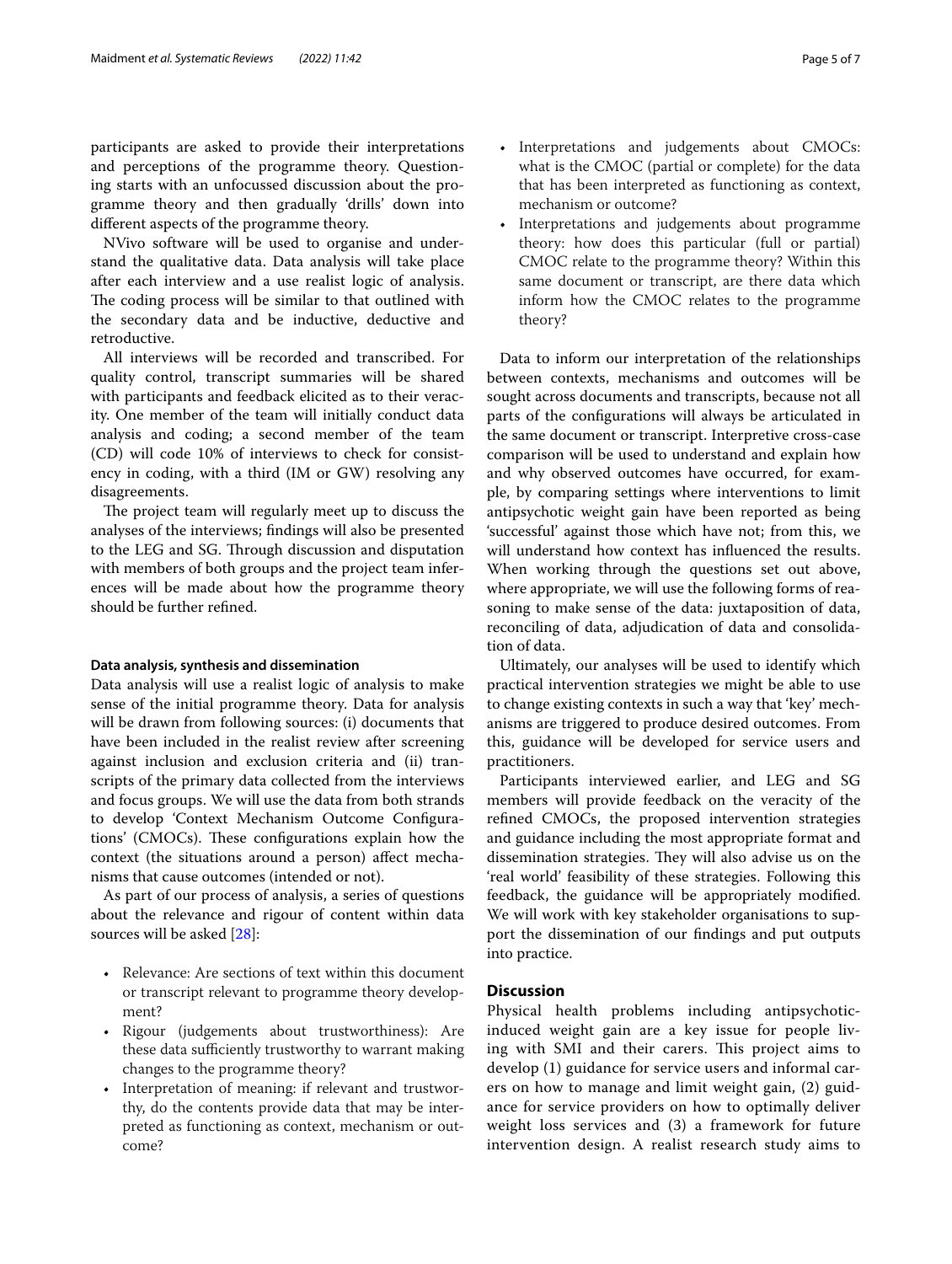understand: 'What works for whom, in what circumstances, how and why?' Such an approach is ideally suited to exploring how complex interventions such as weight management interventions involving human decisions and actions, may or may not work, and thus inform practical guidance.

The key criterion for success is to develop relevant guidance for service users and clinicians, and a framework for intervention strategies using a realist approach. To do so, we need to identify and capture the relevant primary and secondary data to enable us to understand what works, for whom, and in what circumstances. RESOLVE has included appropriate support from an information specialist to ensure that the relevant literature, including the grey literature, is identifed. Based on our experience from MEMORABLE, we plan to interview sufficient service users, informal carers and practitioners to obtain lived experience of what is likely to work that is not available from the literature.

#### **Abbreviations**

BMI: Body mass index; CMOCs: Context, mechanism and outcome confgurations; CPNs: Community psychiatric nurses; LEG: Lived experience group; RCT: Randomised controlled trial; SG: Stakeholder group; SMI: Severe mental illness (SMI).

#### **Authors' contributions**

IM is the guarantor of the review and lead investigator on RESOLVE. IM, GW and CD contributed equally to designing the synthesis and drafting the methodological aspects of the protocol. DR advised on the PPI aspects. SO, RU, AA and SH participated in the study design and provided substantial contribution to the knowledge translation; RU and SO contributed to clinical aspects and SH and AA contributed to weight management. DR, SO, RU, AA and SH also provided feedback on the design. GB signifcantly contributed to the re-drafting stage; GB and IM led the re-drafting. The authors have read and approved the fnal manuscript.

#### **Funding**

This study/project is funded by the National Institute for Health Research (NIHR; HS&DR Programme: 131871). The views expressed are those of the author(s) and not necessarily those of the NIHR or the Department of Health and Social Care.

#### **Availability of data and materials**

Data from the realist review is available from the corresponding author at reasonable request. Data sharing is not applicable for the qualitative data generated from the interviews.

# **Declarations**

## **Ethics approval and consent to participate**

Ethical approval will be required for the interviews in stage 4. Results from the literature review process will inform the interview schedule in stage 4. Ethical approval will therefore be obtained once sufficient data is generated from the literature review for an outline interview schedule for the ethics application to be developed.

#### **Consent for publication**

All authors have given consent for publication.

#### **Competing interests**

The authors declare that they have no competing interests.

#### **Author details**

<sup>1</sup>College of Health and Life Sciences, Aston University, Birmingham B4 7ET, UK.<br><sup>2</sup>Nuffield Department of Primary Care Health Sciences, University of Oxford <sup>2</sup>Nuffield Department of Primary Care Health Sciences, University of Oxford, Oxford OX2 6GG, UK.<sup>3</sup> School of Psychology, University of Birmingham, Edgbaston, Birmingham B15 2TT, UK. <sup>4</sup>School of Health Sciences, University of East Anglia, Norwich Research Park, Norwich NR4 7TJ, UK.<sup>5</sup>The McPin Foundation, 7-14 Great Dover St, London SE1 4YR, UK. <sup>6</sup>MRC Epidemiology Unit, University of Cambridge School of Clinical Medicine, Cambridge Biomedical Campus, Cambridge CB2 0QQ, UK.

# Received: 24 September 2021 Accepted: 1 March 2022<br>Published online: 09 March 2022

#### **References**

- <span id="page-6-0"></span>1. Pillinger T, McCutcheon R, Vano C. Comparative effects of 18 antipsychotics on metabolic function in schizophrenia, predictors of metabolic dysregulation, and association with psychopathology: a systematic review and network meta-analysis. Lancet Psychiatry. 2019;0366(19):1–14. Available from: [https://doi.org/10.1016/S2215-0366\(19\)30416-X.](https://doi.org/10.1016/S2215-0366(19)30416-X)
- <span id="page-6-1"></span>2. Taylor D, Barnes T, Young A. The Maudsley prescribing guidelines in psychiatry. 14th ed. Chichester: Wiley Blackwell; 2021.
- <span id="page-6-2"></span>3. NICE. Psychosis and schizophrenia in adults: prevention and management (Clinical Guideline 178). Natl Inst Heal Care Excell. 2014. Available from: [https://www.nice.org.uk/guidance/cg178.](https://www.nice.org.uk/guidance/cg178)
- <span id="page-6-3"></span>4. Bradshaw T, Mairs H. Obesity and serious mental ill health: a critical review of the literature. Healthcare. 2014;2(2):166–82.
- <span id="page-6-4"></span>5. Every-Palmer S, Huthwaite MA, Elmslie JL, Grant E, Romans SE. Long-term psychiatric inpatients' perspectives on weight gain, body satisfaction, diet and physical activity: a mixed methods study. BMC Psychiatry. 2018;18(1):1–9. Available from: [https://bmcpsychiatry.biomedcentral.](https://bmcpsychiatry.biomedcentral.com/track/pdf/10.1186/s12888-018-1878-5) [com/track/pdf/10.1186/s12888-018-1878-5.](https://bmcpsychiatry.biomedcentral.com/track/pdf/10.1186/s12888-018-1878-5)
- <span id="page-6-5"></span>6. Cooper SJ, Reynolds GP, Barnes TRE, England E, Haddad PM, Heald A, et al. BAP guidelines on the management of weight gain, metabolic disturbances and cardiovascular risk associated with psychosis and antipsychotic drug treatment. J Psychopharmacol. 2016;30(8):717–48.
- <span id="page-6-6"></span>7. Nemani K, Li C, Olfson M, Blessing EM, Razavian N, Chen J, et al. Association of psychiatric disorders with mortality among patients with COVID-19. JAMA Psychiatry. 2021;10016:E1–7.
- <span id="page-6-7"></span>8. NHS England. The NHS Long Term Plan – a summary; 2019. p. 2. Available from: [https://www.longtermplan.nhs.uk/wp-content/uploads/2019/08/](https://www.longtermplan.nhs.uk/wp-content/uploads/2019/08/nhs-long-term-plan-version-1.2.pdf) [nhs-long-term-plan-version-1.2.pdf](https://www.longtermplan.nhs.uk/wp-content/uploads/2019/08/nhs-long-term-plan-version-1.2.pdf)
- <span id="page-6-8"></span>9. NHS Providers. NHS Mental health implementation plan; 2019. p. 7. Available from: [https://nhsproviders.org/resource-library/the-mental-health](https://nhsproviders.org/resource-library/the-mental-health-implementation-plan-201920-202324)[implementation-plan-201920-202324](https://nhsproviders.org/resource-library/the-mental-health-implementation-plan-201920-202324)
- <span id="page-6-9"></span>10. Holt RIG, Gossage-Worrall R, Hind D, Bradburn MJ, McCrone P, Morris T, et al. Structured lifestyle education for people with schizophrenia, schizoafective disorder and frst-episode psychosis (STEPWISE): randomised controlled trial. Br J Psychiatry. 2019;214(2):63–73.
- <span id="page-6-10"></span>11. Holt R, Gossage-Worrall R, Hind D, Barnard K, Shiers D, Etherington A, et al. STructured lifestyle education for people WIth SchizophrEnia (STEPWISE): mixed methods process evaluation of a group-based lifestyle education programme to support weight loss in people with schizophrenia. BMC Psychiatr. 2019;19:358. Available from: [https://doi.org/10.1186/](https://doi.org/10.1186/s12888-019-2282) [s12888-019-2282.](https://doi.org/10.1186/s12888-019-2282)
- <span id="page-6-11"></span>12. Maidment I, Booth A, Mullan J, McKeown J, Bailey S, Wong G. Developing a framework for a novel multi-disciplinary, multi-agency intervention(s), to improve medication management in community-dwelling older people on complex medication regimens (MEMORABLE)--a realist synthesis. Syst Rev. 2017;6(1):4–11.
- <span id="page-6-12"></span>13. Maidment ID, Lawson S, Wong G, Booth A, Watson A, McKeown J, et al. Medication management in older people: the MEMORABLE realist synthesis. Health Serv Deliv Res. 2020;8(26). Available from: [https://www.](https://www.journalslibrary.nihr.ac.uk/hsdr/hsdr08260/#/abstract) [journalslibrary.nihr.ac.uk/hsdr/hsdr08260/#/abstract.](https://www.journalslibrary.nihr.ac.uk/hsdr/hsdr08260/#/abstract)
- <span id="page-6-13"></span>14. Bonfoli E, Berti L, Goss C, Muraro F, Burti L. Health promotion lifestyle interventions for weight management in psychosis: a systematic review and meta-analysis of randomised controlled trials. BMC Psychiatry. 2012;12 Available from: [https://bmcpsychiatry.biomedcentral.com/artic](https://bmcpsychiatry.biomedcentral.com/articles/10.1186/1471-244X-12-78) [les/10.1186/1471-244X-12-78](https://bmcpsychiatry.biomedcentral.com/articles/10.1186/1471-244X-12-78).